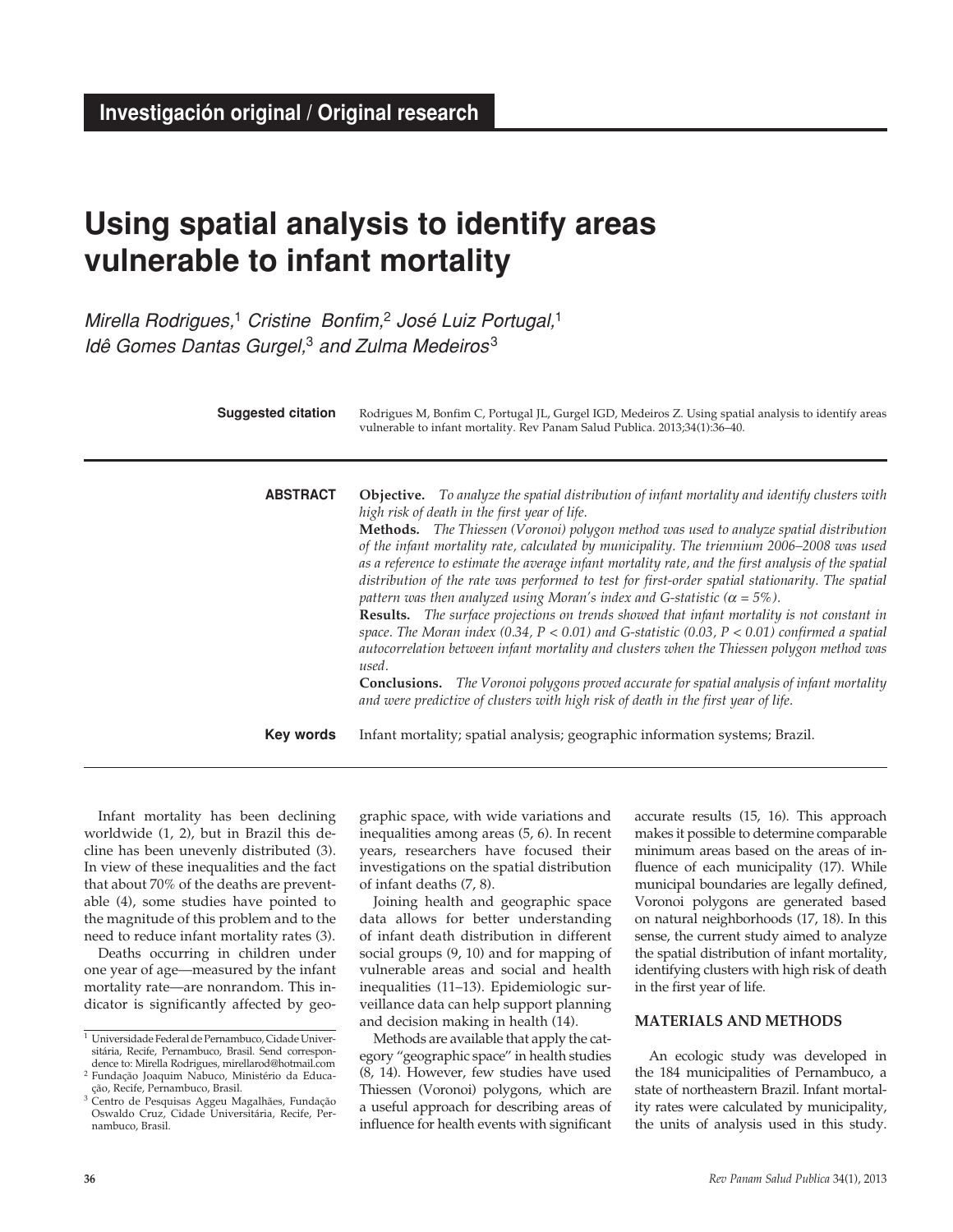To minimize random fluctuations in the number of deaths and births the triennium 2006–2008 was used as a reference to estimate average infant mortality rates. They were calculated by dividing total deaths in children less than one year old during the triennium by total live births during the same period for each municipality.

For the initial exploratory analysis of infant mortality rate, measures of central tendency and dispersion (mean, median, mode, and standard deviation) were calculated, and the Shapiro–Wilk test was performed to check for normal distribution ( $\alpha$  < 5%).

Infant mortality rate was analyzed at two geographic levels: municipal boundaries of 184 municipalities and regions generated by using Voronoi polygons. Given a set of points  $p_i$  in a Euclidean plane, the region  $V_{p_i}$  for each point that was closer to  $p_i$  than any other point  $p_j$ determined a space corresponding to a Voronoi polygon (17–19).

In this study, points  $p_i$  and  $p_j$  were central areas of municipalities with a higher concentration of people, and areas  $V_{p_i}$  and  $V_{p_j}$  were new municipal divisions generated from the central areas as shown in Figure 1.

The first analysis of the spatial distribution of the infant mortality rate was performed to test for first-order spatial stationarity. A trend surface analysis was carried out, noting that there is a first-order stationary distribution when the average indicator is distributed evenly across the region studied.

The spatial pattern of the infant mortality rate was then analyzed using Moran's index and *G*-statistic and calculated based on first-order spatial contiguity relationships.

**FIGURE 1. New municipal divisions generated from areas with higher concentrations of people, Pernambuco, northeastern Brazil, 2006–2008**



Global Moran's index (*I*) is given by the following formula

$$
I = \frac{n}{\sum_{i=1}^{n} \sum_{j=1}^{n} w_{i,j}} \times \frac{\sum_{i=1}^{n} \sum_{j=1}^{n} w_{i,j} z_i z_j}{\sum_{i=1}^{n} z_i^2}
$$

where  $z_i$  is the deviation of the infant mortality rate in municipality *i* from the mean rate in the state,  $w_{i,j}$  is the weight of neighboring municipalities *i* and *j*, and *n* is the total number of municipalities.

*G*-statistic is given by the formula

$$
G = \frac{\sum_{i=1}^{n} \sum_{j=1}^{n} w_{i,j} x_i x_j}{\sum_{i=1}^{n} \sum_{j=1}^{n} x_i x_j}, \ \forall j \neq i
$$

where  $x_i$  and  $x_j$  are infant mortality rates in the neighboring municipalities *i* and *j*, *wi*,*<sup>j</sup>* is the weight of neighboring municipalities *i* and *j*, and *n* is the total number of municipalities.

The Moran index and the *G*-statistic are interpreted under the null hypothesis  $(H_0)$  that infant mortality rates are distributed randomly. This hypothesis assumes that infant mortality rate is first-order stationary—that is, its average is spatially constant. Acceptance or rejection of  $H_0$  is based on a *P* value and a *z* score associated with Moran's index (*I*) and *G*-statistic. Table 1 summarizes the interpretation of these indicators at  $P \le 0.05$ .

Another major factor in the calculation of indicators is the choice of weights *wi*,*<sup>j</sup>* . These weights take into account the proximity of municipalities—the closer they are the greater the weight, or the farther apart they are the lower the weight. Closeness can be defined by distance or contiguity; however, both definitions have some drawbacks.

Closeness defined by distance is obtained from centroids of municipalities, but whether the population is concentrated exactly in these centroids is not revealed. Closeness is defined by contiguity when there is a common boundary between municipalities. Considering that populations concentrate mostly in central areas, these areas can be farther apart in two neighboring than in two non-neighboring municipalities, affecting the weighting. Another complicating factor is the fact that municipal boundaries are legally defined and generally form irregular polygons, which may refute the assumption of homogeneity of infant mortality rates in the entire municipality.

To minimize proximity issues between municipalities it was decided to use Thiessen (Voronoi) polygons.

This study was approved by the Research Ethics Committee of Aggeu Magalhães Research Center (protocol number CAAE 0079.0.095.000-10).

#### **RESULTS**

During the triennium studied, 7 895 deaths were reported in children under one year old, with an overall infant mortality rate of 18.15‰ of live births and wide variations between municipalities (standard deviation =  $6.26$ , median = 19.41, average  $= 20.21$ ). The null hypothesis of normal infant mortality rate was accepted (Shapiro–Wilk test = 0.9872,  $P = 0.093$ .

Figure 2 shows the spatial distribution of infant mortality rates, stratified by the natural breaks method, in 184 municipalities and 184 Voronoi polygons generated from central areas.

Trend surface analysis projections of infant mortality rates in the east and north show that the rates are not spatially constant. The distribution of infant mortality rates is skewed in the municipalities, with declining rates in the north and east. This trend is quite similar using legally defined boundaries and Voronoi polygons, as shown in Figure 3.

When legally defined boundaries were used, the global Moran index was

#### **TABLE 1. Interpretation of** *I* **and** *G* **indicators**

| Results                           | Moran's index (1)                                                                                 | $G$ -statistic $(G)$                                                                    |
|-----------------------------------|---------------------------------------------------------------------------------------------------|-----------------------------------------------------------------------------------------|
| $P \leq 0.05$<br>Positive z score | Rejects $H_0$ . High or low infant mortality<br>rates with clustering into nonrandom<br>patterns. | Rejects $H_0$ . High infant mortality rates with<br>clustering into nonrandom patterns. |
| $P \leq 0.05$<br>Negative z score | Rejects $H_0$ . High and low infant mortality<br>rates with nonrandom dispersion<br>patterns.     | Rejects $H_0$ . Low infant mortality rates with<br>nonrandom dispersion patterns.       |
| P > 0.05                          | Accepts $H_0$ . Infant mortality rates have<br>random distribution.                               | Accepts $H_0$ . Infant mortality rates have<br>random distribution.                     |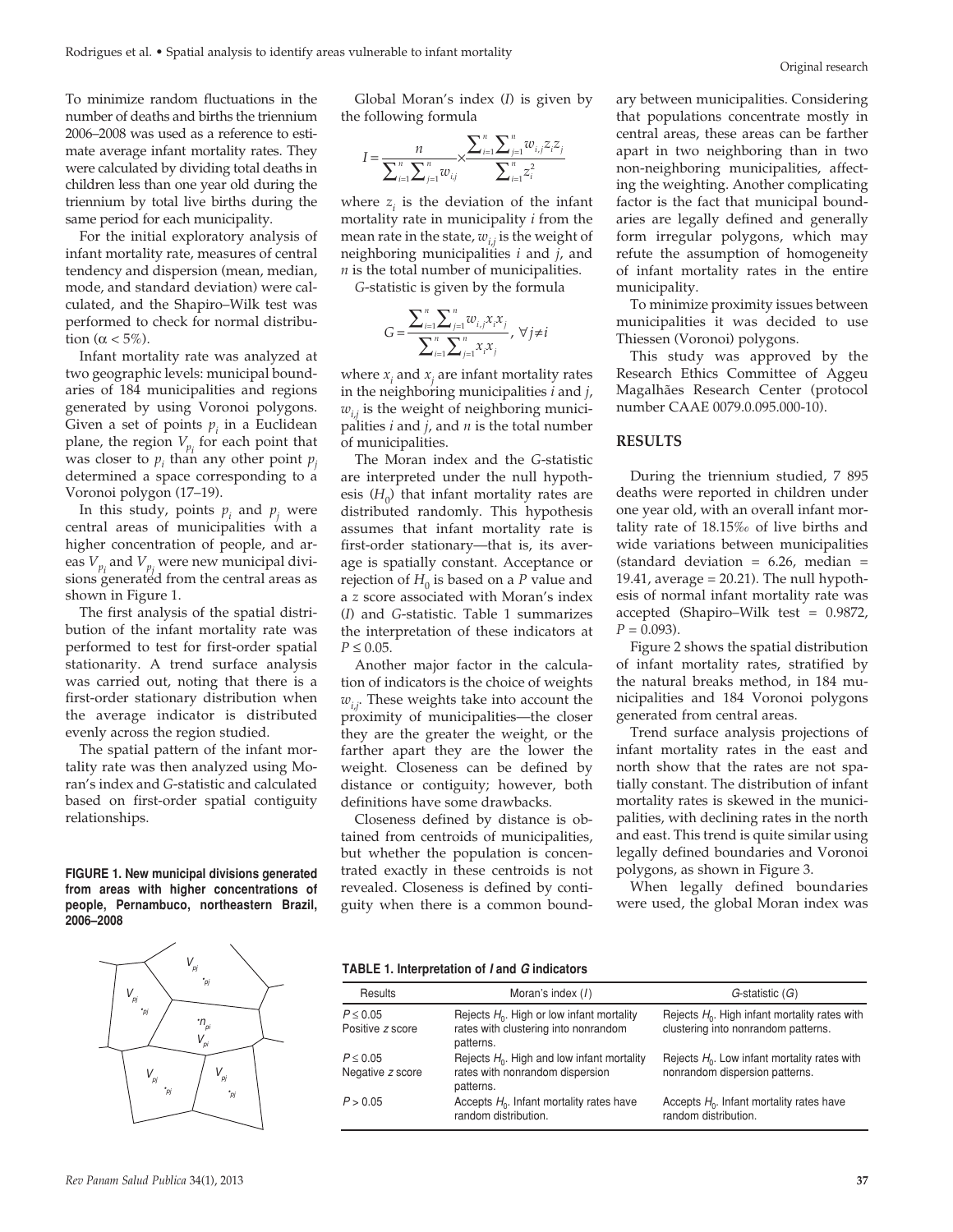

**FIGURE 2. Spatial distribution of (a) infant mortality rates (IMR) in 184 municipalities and (b) 184 Voronoi polygons, Pernambuco, northeastern Brazil, 2006–2008**

**FIGURE 3. Surface trend analysis projections of (a) infant mortality rates (IMR) in municipalities and (b) Voronoi polygons, Pernambuco, northeastern Brazil, 2006–2008**



0.29 ( $P < 0.01$ , *z* score = 6.41), indicating high or low infant mortality rates with clustering into nonrandom patterns. In contrast, the *G*-statistic did not confirm a spatial dependence  $(P > 0.05)$ .

When Voronoi polygons were used, the Moran index was  $0.33$  ( $P < 0.01$ , *z* score = 7.28), indicating high or low infant mortality rates with clustering into nonrandom patterns. The *G*-statistic was 0.03 (*P* < 0.01, *z* score = 3.15), indicating high infant mortality rates with clustering into nonrandom patterns.

# **DISCUSSION**

Infant mortality showed a spatial pattern that reflects health inequalities. In view of the fact that legally defined boundaries between municipalities are politically determined, the Voronoi polygons proved a useful method for analyzing spatial patterns of infant mortality. This was confirmed by comparing

trend surface analysis, the global Moran index, and the *G*-statistic before and after the use of Voronoi polygons. The trend surface projections continued to decline in the east–west and north–south after the Voronoi polygons were used, providing evidence that the different rates are markedly associated with social inequalities.

The contrasting results found between the global Moran index and the *G*-statistic before the use of Voronoi polygons can be explained by the fact that they were calculated using legally defined boundaries. After the use of Voronoi polygons—that is, when first-order spatial contiguity was considered—both *I* and *G* results consistently showed spatial dependence of infant mortality.

The Voronoi polygons are a recognized approach for accurately describing areas of influence for health events (15, 16) based on spatial clustering; municipal polygons are generated based on the areas of influence of each municipality (17). While this approach has been validated, it is rarely used in health research—probably because it is less complicated to use legally defined municipal boundaries than population clustering for determining neighborhoods. Also, few computer programs have been developed to analyze Voronoi polygons.

Other studies have also found nonrandom spatial distribution of infant mortality (7, 8, 20–22). They pointed to the formation of spatial areas of higher risk of death in children less than one year old (11), particularly in localities with high social deprivation (5) and in rural areas (21). Loyola et al. (12) analyzed infant mortality in the Americas and concluded that the risk of death before the age of one is 20 times higher in less developed than in more developed countries.

Moran's index and *G*-statistic-positive *z* scores indicated that neighboring spatial units have very similar infant mortality rates. The Moran index showed the formation of spatial clustering with high or low infant mortality rates, while the *G*-statistic showed clustering with high infant mortality rates.

Given that health events may have a low occurrence from a statistical standpoint, some strategies are applied to prevent random fluctuations or to make adjustments while constructing indicators. Some studies have used aggregation by population size (23) while others have used the magnitude of the denominator (22) or normalized transformations of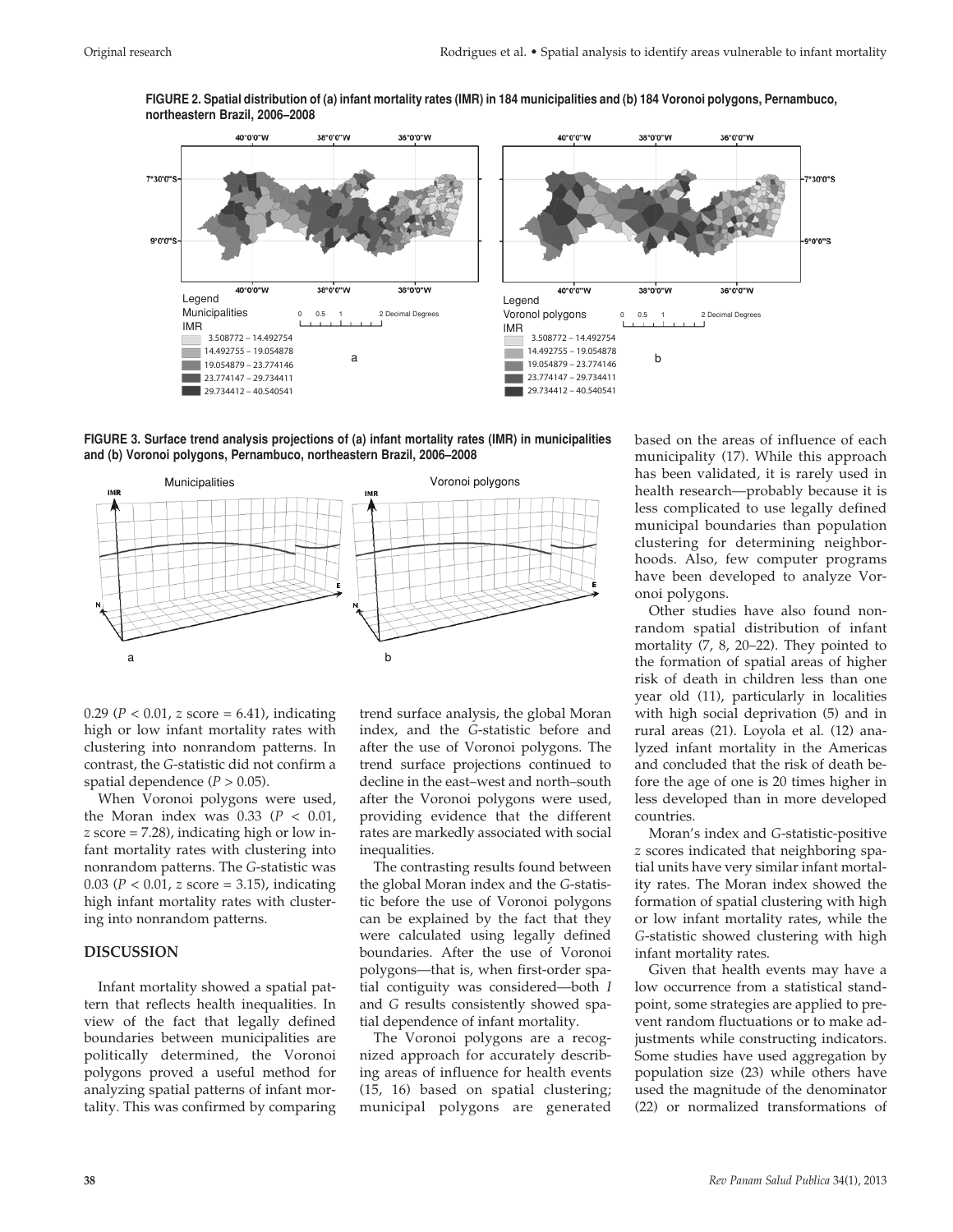data (24). The current study opted for the use of temporal aggregated data, measuring infant mortality rates during the triennium 2006–2008. Other authors have validated this research strategy (5, 11, 12, 25, 26).

Although good quality birth and death data were available in the state of Pernambuco (27, 28), underreporting of deaths in children under the age of one may be a methodologic limitation of this study.

Studies have applied a wide variety of spatial analysis techniques to study health data (7, 8, 29, 30), which have opened up possibilities for investigating the epidemiologic relationship between space and population and identifying population groups at greatest risk of illness and death (31–39).

The analysis of data involving the influence of geographic space requires taking into consideration territorial division, geographic proximity, and base year sample to avoid distortion (17). When these factors are considered, the Voronoi distance is quite reliable to approximate population heterogeneity, even for some unusual population distribution patterns (15). The method of Voronoi polygons has shown good explanatory power on population change for the quality of fit of the model and coefficients of explanatory variables (15–17). It generates statistics consistent with theoretical assumptions, providing evidence of the reliability of results (17), especially in the analysis of complex irregular shapes that cannot be well described by classic Euclidean geometry (16).

# **Conclusion**

The current study evidenced the accuracy of Voronoi polygons in the spatial analysis of infant mortality. Trend curves remained unchanged and nonrandom spatial distribution of infant mortality was verified. In conclusion, the use of Voronoi polygons was a predictive approach for identifying population clusters that are at high risk of death in the first year of life and it proved very useful for epidemiologic surveillance systems. Its use is recommended in health studies as it can provide more accurate spatial patterns of infant mortality and thus allow public health authorities to more truthfully monitor this indicator.

#### **Conflict of interests.** None.

#### **REFERENCES**

- 1. Chang J-Y, Lee KS, Hahn W-H, Chung S-H, Choi Y-S, Shim KS, et al. Decreasing trends of neonatal and infant mortality rates in Korea: compared with Japan, USA, and OECD Nations. J Korean Med Sci. 2011;26(9):1115–23.
- 2. Oestergaard MZ, Inoue M, Yoshida S, Mahanani WR, Gore FM, Cousens S, et al. Neonatal mortality levels for 193 countries in 2009 with trends since 1990: a systematic analysis of progress, projections, and priorities. PLoS Med. 2011;8(8):e1001080.
- 3. Andrade CLT, Szwarcwald CL. Desigualdades sócio-espaciais da adequação das informações de nascimentos e óbitos do Ministério da Saúde, Brasil, 2000–2002. Cad Saude Publica. 2007;23(5):1207–16.
- 4. Malta DC, Duarte CE, Escalante JJ, Almeida MF, Sardinha LM, Macário EM, et al. Mortes evitáveis em menores de um ano, Brasil, 1997 a 2006: contribuições para a avaliação de desempenho do sistema único de saúde. Cad Saude Publica. 2010;26(3):481–91.
- 5. Alvarez G, Lara F, Harlow SD, Denman C. Mortalidad infantil y marginación urbana: análisis espacial de su relación en una ciudad de tamaño medio del noroeste mexicano. Rev Panam Salud Publica. 2009;26(1):31–8.
- 6. Tottrup C, Tersbol BP, Lindeboom W, Meyrowitsch D. Putting child mortality on a map: towards an understanding of inequity in health. Trop Med Int Health. 2009;14(6): 653–62.
- 7. Sohel N, Vahter M, Ali M, Rahman M, Rahman A, Streatfield PK, et al. Spatial patterns of fetal loss and infant death in an arsenic-affected area in Bangladesh. Int J Health Geogr. 2010;9:53.
- 8. Kazembe LN, Mpeketula PMG. Quantifying spatial disparities in neonatal mortality using a structured additive regression model. PLoS ONE. 2010;5(6):e11180.
- 9. Krieger N, Chen J, Waterman P, Soobader M, Subramanian S, Carson R. Choosing area based socioeconomic measures to monitor social inequalities in low birth weight and childhood lead poisoning: The Public Health Disparities Geocoding Project (US). J Epidemiol Community Health. 2003;57(3):186–99.
- 10. Bonfim C, Netto MJ, Pedroza D, Portugal JL, Medeiros Z. Socioenvironmental composite index as a tool for identifying urban areas at risk of lymphatic filariasis. Trop Med Int Health. 2009;14(8):877–84.
- 11. Grady SC, Enander H. Geographic analysis of low birthweight and infant mortality in Michigan using automated zoning methodology. Int J Health Geogr. 2009;8:10.
- 12. Loyola E, Castillo-Salgado C, Nájera-Aguilar P, Vidaurre M, Mujica OJ, Martínez-Piedra R. Los sistemas de información geográfica como herramienta para monitorear las desigualdades de salud. Rev Panam Salud Publica. 2002;12(6):415–28.
- 13. Zhang X, Cook PA, Jarman I, Lisboa P. Area effects on health inequalities: the impact of neighbouring deprivation on mortality. Health Place. 2011;17(6):1266–73.
- 14. Nuckols JR, Ward MH, Jarup L. Using geographic information systems for exposure assessment in environmental epidemiology studies. Environ Health Perspect. 2004;112(9):1007–15.
- 15. Duczmal LH, Moreira GJP, Burgarelli D, Takahashi RH, Magalhães FC, Bodevan EC. Voronoi distance based prospective spacetime scans for point data sets: a dengue fever cluster analysis in a southeast Brazilian town. Int J Health Geogr. 2011;10:29.
- 16. Wakamatsu M, Kikuchi A, Tamaru S, Ono K, Horikoshi T, Takagi K, et al. Voronoi diagram description of the maternal surface of the pla-

centa: preliminary report. J Obstet Gynaecol Res. 2011;37(7):792–9.

- 17. Silva RR, Bacha CJC. Polígonos de Voronoi como alternativa aos problemas das áreas mínimas comparáveis: uma análise das mudanças populacionais na região norte do Brasil. Rev Brasileira Estud Popul. 2011;28(1):133–51.
- 18. Niño L. Interpolación espacial de la abundancia larval de *Aedes aegypti* para localizar focos de infestación. Rev Panam Salud Publica. 2011;29(6):416–22.
- 19. Sanchez-Marin FJ. A simple procedure for simulating samples of tissue using Voronoi diagrams. Anal Quant Cytol Histol. 2005;27(4):225–31.
- 20. Bezerra Filho JG, Kerr Pontes LRFS, Miná DL, Barreto ML. Mortalidade infantil e condições sociodemográficas no Ceará, em 1991 e 2000. Rev Saude Publica. 2007;41(16):1023–31.
- 21. Balk D, Pullum T, Storeygard A, Greenwell F, Neuman M. A spatial analysis of childhood mortality in west Africa. Popul Space Place. 2004;10(3):175–216.
- 22. Andrade CLT, Szwarcwald CL. Análise espacial da mortalidade neonatal precoce no Município do Rio de Janeiro, 1995–1996. Cad Saude Publica. 2001;17(5):1199–210.
- 23. Santos SM, Noronha CP. Padrões espaciais de mortalidade e diferenciais sócio-econômicos na cidade do Rio de Janeiro. Cad Saude Publica. 2001;17(5):1099–1110.
- 24. Gonçalves AC, Costa MCN, Braga JU. Análise da distribuição espacial da mortalidade neonatal e de fatores associados, em Salvador, Bahia, Brasil, no período 2000–2006. Cad Saude Publica. 2011;27(8):1581–92.
- 25. Vilela MBR, Bonfim C, Medeiros Z. Infant mortality due to infectious and parasitic diseases: a reflection of the social inequalities in a municipality in the Northeast Region